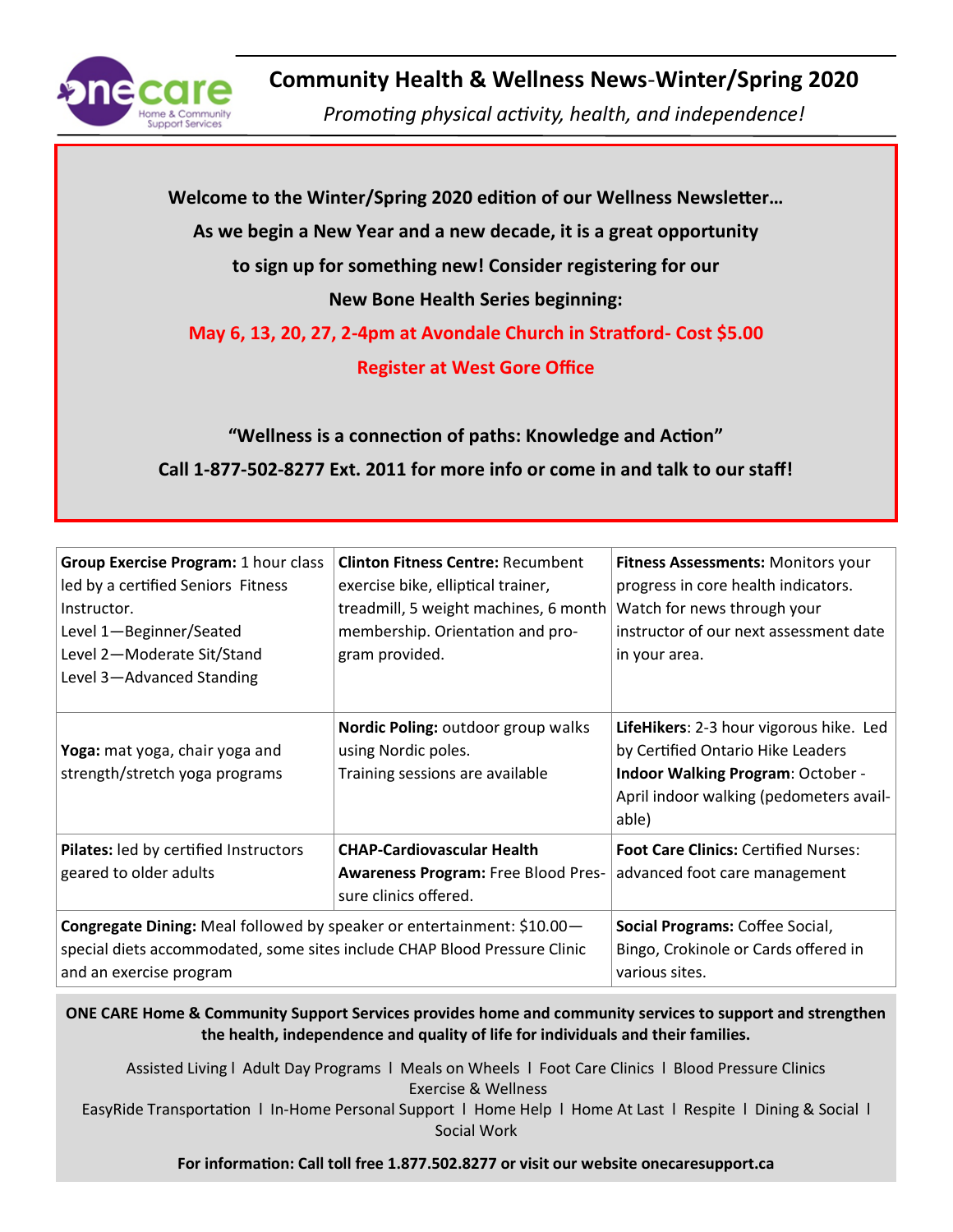

#### **CENTRAL HURON**

## **To register call 1.877.502.8277**

## **PLEASE CALL TO REGISTER. PREREGISTRATION REQUIRED FOR ALL EXERCISE OPTIONS**

| <b>BAYFIELD</b> | <b>PROGRAM</b>                                | <b>COST</b>           | <b>LOCATION</b>                                                                  | DAY/TIME                                                                                                                                                                                                               |
|-----------------|-----------------------------------------------|-----------------------|----------------------------------------------------------------------------------|------------------------------------------------------------------------------------------------------------------------------------------------------------------------------------------------------------------------|
|                 | <b>Blood Pressure Clinic</b>                  | FREE                  | Pharmasave                                                                       | 1st Thurs: 9:00am-Noon                                                                                                                                                                                                 |
|                 | <b>Congregate Dining</b>                      | \$10.00               | Arena<br>4 Jane St.                                                              | 2nd, 3rd, 4th, 5th, Thurs: Lunch-12pm, Program<br>1pm                                                                                                                                                                  |
|                 | <b>Exercise Class</b>                         | <b>FREE</b>           | Arena<br>4 Jane St.                                                              | Early Risers: Tues and Fri at 8am - Level 3<br>Total Body Fit 3: Mon and Wed at 9am - Level 3<br>(waitlisted, call office to be on waitlist)<br>Total Body Fit 2: Mon, Wed at 10:30am, Tue, Fri<br>at 9:15am - Level 2 |
|                 | <b>Poling</b>                                 | <b>FREE</b>           | <b>HIVE</b><br>13 Main St N<br><b>Beside ShopBike</b><br>(meet outside building) | Mon & Thurs (Men's): 8:30am 1 hr. walk<br>Tues & Thurs (Women's): 9am 1 hr. walk<br>Wed (Women's Longer Distance): 9am<br>Sun (Co-ed): 9am                                                                             |
|                 | <b>Badminton</b>                              | \$20.00<br>/8 wks.    | Varna Complex                                                                    | Wednesdays 7-8pm Call Clinton office to regis-<br>ter, Seasonal ends Mar. 4, 2020                                                                                                                                      |
|                 | <b>Chair Yoga</b>                             | <b>FREE</b>           | The Lake House<br>21 Main St. N.                                                 | Thurs. 10am                                                                                                                                                                                                            |
| <b>CLINTON</b>  | <b>PROGRAM</b>                                | <b>COST</b>           | <b>LOCATION</b>                                                                  | DAY/TIME                                                                                                                                                                                                               |
|                 | <b>Blood Pressure Clinic</b>                  | <b>FREE</b>           | <b>Betty Cardno Centre</b>                                                       | 4th Monday: 9am-Noon<br>2nd Wed: 10:30am-12pm at Diners                                                                                                                                                                |
|                 | <b>Congregate Dining</b>                      | \$10.00               | <b>Betty Cardno Centre</b>                                                       | Wed: Lunch-12pm, Program at 1pm                                                                                                                                                                                        |
|                 | <b>Euchre</b>                                 | \$1                   | <b>Betty Cardno Centre</b>                                                       | Mon: 1 pm (if stat holiday come Tues)                                                                                                                                                                                  |
|                 | <b>Fitness Centre</b>                         | \$137.50/<br>6 months | <b>Betty Cardno Centre</b>                                                       | Drop in Mon-Fri: 8:30am-12:30pm                                                                                                                                                                                        |
|                 | <b>Foot Care Clinic</b>                       | Call                  | <b>Betty Cardno Centre</b>                                                       | 2nd and 4th Tues: 9:30-3:30pm                                                                                                                                                                                          |
|                 | <b>Group Exercise</b>                         | <b>FREE</b>           | <b>Betty Cardno Centre</b>                                                       | Mon and Thurs: 9-10am Levels 2 & 3                                                                                                                                                                                     |
|                 | <b>Class</b>                                  |                       | Anfield Manor                                                                    | Tues and Thurs: 10-11am Level 1                                                                                                                                                                                        |
|                 | <b>LifeHikers</b>                             | <b>FREE</b>           | <b>Betty Cardno Centre</b>                                                       | Fri: 8-11 am                                                                                                                                                                                                           |
| <b>GODERICH</b> | <b>PROGRAM</b>                                | <b>COST</b>           | <b>LOCATION</b>                                                                  | DAY/TIME                                                                                                                                                                                                               |
|                 | <b>Blood Pressure Clinic</b>                  | <b>FREE</b>           | Rexall                                                                           | 1st Tues: 9:00am-Noon                                                                                                                                                                                                  |
|                 | <b>Foot Care Clinic</b>                       | Call                  | Huron Haven                                                                      | 2nd Wed: 9:30am-3:30pm                                                                                                                                                                                                 |
|                 |                                               |                       | Goderich Legion                                                                  | 2nd Thurs: 9:30am-3:30pm                                                                                                                                                                                               |
|                 | <b>Group Exercise Class</b><br>*class is full | <b>FREE</b>           | MacKay Centre*<br>(must register/call<br>prior to attending)                     | Mon, Wed and Fri: 9:30 and 10:30am Level 3                                                                                                                                                                             |
|                 |                                               |                       | Huron Haven                                                                      | Mon and Thurs: 1pm Level 2                                                                                                                                                                                             |
|                 |                                               |                       | <b>Goderich Place</b>                                                            | Tues, Wed and Fri: : 9:15am Level 1                                                                                                                                                                                    |
|                 |                                               |                       |                                                                                  |                                                                                                                                                                                                                        |
| <b>SEAFORTH</b> | <b>PROGRAM</b>                                | <b>COST</b>           | <b>LOCATION</b>                                                                  | DAY/TIME                                                                                                                                                                                                               |
|                 | <b>Blood Pressure Clinic</b>                  | <b>FREE</b>           | Huron Family Health<br>Team                                                      | 1st Wed: 9am-Nooon<br>3rd Thurs at Diners at Seaforth Arena: 10:30-<br>11:45am                                                                                                                                         |
|                 | <b>Foot Care Clinic</b>                       | Call                  | Maplewood Manor                                                                  | 2nd and 4th Wed: 9:30am-3:30pm                                                                                                                                                                                         |
|                 | <b>Group Exercise Class</b>                   | <b>FREE</b>           | Seaforth Arena                                                                   | Tues and Thurs: 9:30am Level 2                                                                                                                                                                                         |
|                 | <b>Group Exercise Class</b>                   | <b>FREE</b>           | Seaforth Manor                                                                   | Mon and Wed: 1:10-2:10pm Level 1                                                                                                                                                                                       |

**Congregate Dining** \$10.00 Seaforth Arena 3rd Thurs: Lunch-12pm, Program 1pm

**Poling** FREE Arena (meet outside) Mon & Fri: 8:30-9:30am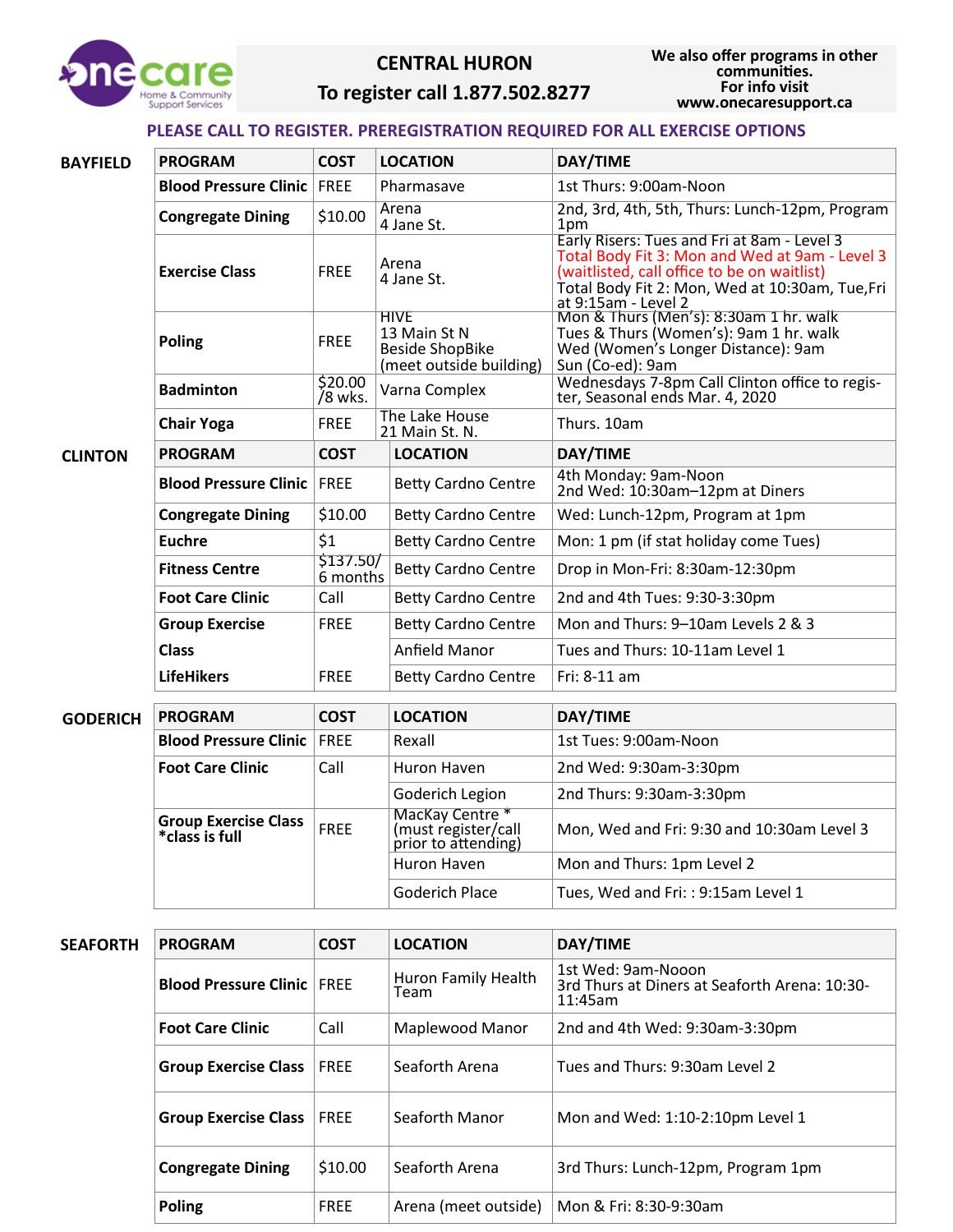

# **SOUTH HURON To register call 1.877.502.8277**

### **PLEASE CALL TO REGISTER. PREREGISTRATION REQUIRED FOR ALL EXERCISE OPTIONS**

| <b>EXETER</b>  | <b>PROGRAM</b>                                                        | <b>COST</b> | <b>LOCATION</b>                                                                                         | DAY/TIME                                                                     |
|----------------|-----------------------------------------------------------------------|-------------|---------------------------------------------------------------------------------------------------------|------------------------------------------------------------------------------|
|                | <b>Blood Pressure Clinic FREE</b>                                     |             | <b>Exeter Guardian</b>                                                                                  | 1st Thurs. 9-11am                                                            |
|                |                                                                       |             | Huron Apothecary                                                                                        | Last Wed: 9am-Noon                                                           |
|                | <b>Coffee Social</b>                                                  | Donation    | <b>Trivitt Memorial Church</b>                                                                          | 3rd Thurs: 9:30-11am                                                         |
|                | <b>Congregate Dining</b>                                              | \$10.00     | Lions Youth Centre                                                                                      | Tues: Lunch-12pm, Program 1pm                                                |
|                | <b>Foot Care Clinic</b>                                               | Call        | Exeter Adult Day Program 24<br>Huron St.<br><b>Community Mental Health</b><br>Services 149 Thames Rd. W | 1st and 3rd Wed: 9:30am-3:30 pm<br>2nd Mon 9:30-2:30                         |
|                |                                                                       |             | Christian Reform Church                                                                                 | Tues and Fri: 9:30am Level 3<br>(waitlisted, call office to get on waitlist) |
|                | <b>Group Exercise Class FREE</b>                                      |             |                                                                                                         | Mon and Wed: 11am Level 2                                                    |
|                |                                                                       |             | Exeter Villa                                                                                            | Mon and Wed: 9am Level 1                                                     |
|                | <b>Indoor Walking</b>                                                 | <b>FREE</b> | <b>Exeter Arena Lobby</b>                                                                               | Mon-Fri: 8-9:30am (Oct 15- Apr 1)                                            |
| <b>GRAND</b>   | <b>PROGRAM</b>                                                        | <b>COST</b> | <b>LOCATION</b>                                                                                         | DAY/TIME                                                                     |
| <b>BEND</b>    | <b>Blood Pressure Clinic</b>                                          | FREE        | St. John's Anglican Church                                                                              | 2nd Thurs: 10:30-11:45am                                                     |
|                | <b>Congregate Dining</b>                                              | \$10.00     | St. John's Anglican Church                                                                              | 2nd and 4th Thurs: Lunch 12pm,<br>Program 1pm                                |
|                | <b>Foot Care Clinic</b>                                               | Call        | Old Grand Bend Health Centre<br>29 Gill Rd.                                                             | 4th Mon and 4th Fri 9:30am-3:30pm                                            |
|                | <b>PROGRAM</b>                                                        | <b>COST</b> | <b>LOCATION</b>                                                                                         | DAY/TIME                                                                     |
| <b>HENSALL</b> | <b>Blood Pressure Clinic FREE</b>                                     |             | Northcrest Apartments                                                                                   | 2nd Wed: 9:30-11am                                                           |
|                | <b>Group Exercise Class</b>                                           | <b>FREE</b> | Queensway Retirement                                                                                    | Mon and Wed: 9:15-10:15am Level 1                                            |
|                | <b>Congregate Dining<br/>and CHAP Blood</b><br><b>Pressure Clinic</b> | \$10.00     | Hensall Arena Community Cen-<br>ter                                                                     | 3rd Thurs: CHAP 10:30-11:45am<br>Lunch at 12pm                               |
|                | <b>Foot Care Clinic</b>                                               | Call        | Hensall Health Centre 122 King<br>St.                                                                   | 1st Friday 9:30am-3:30pm                                                     |

| ZURICH | <b>PROGRAM</b>                   | <b>COST</b> | <b>LOCATION</b>                                            | DAY/TIME                                  |
|--------|----------------------------------|-------------|------------------------------------------------------------|-------------------------------------------|
|        | <b>Group Exercise Class FREE</b> |             | <b>Maplewood Apartments</b>                                | Tues and Thurs: 10:15-11:15 am<br>Level 2 |
|        |                                  | <b>FREE</b> | <b>Bluewater Area Family Health</b><br>Team - Program Room | Wed and Fri: 9:30 am Level 2              |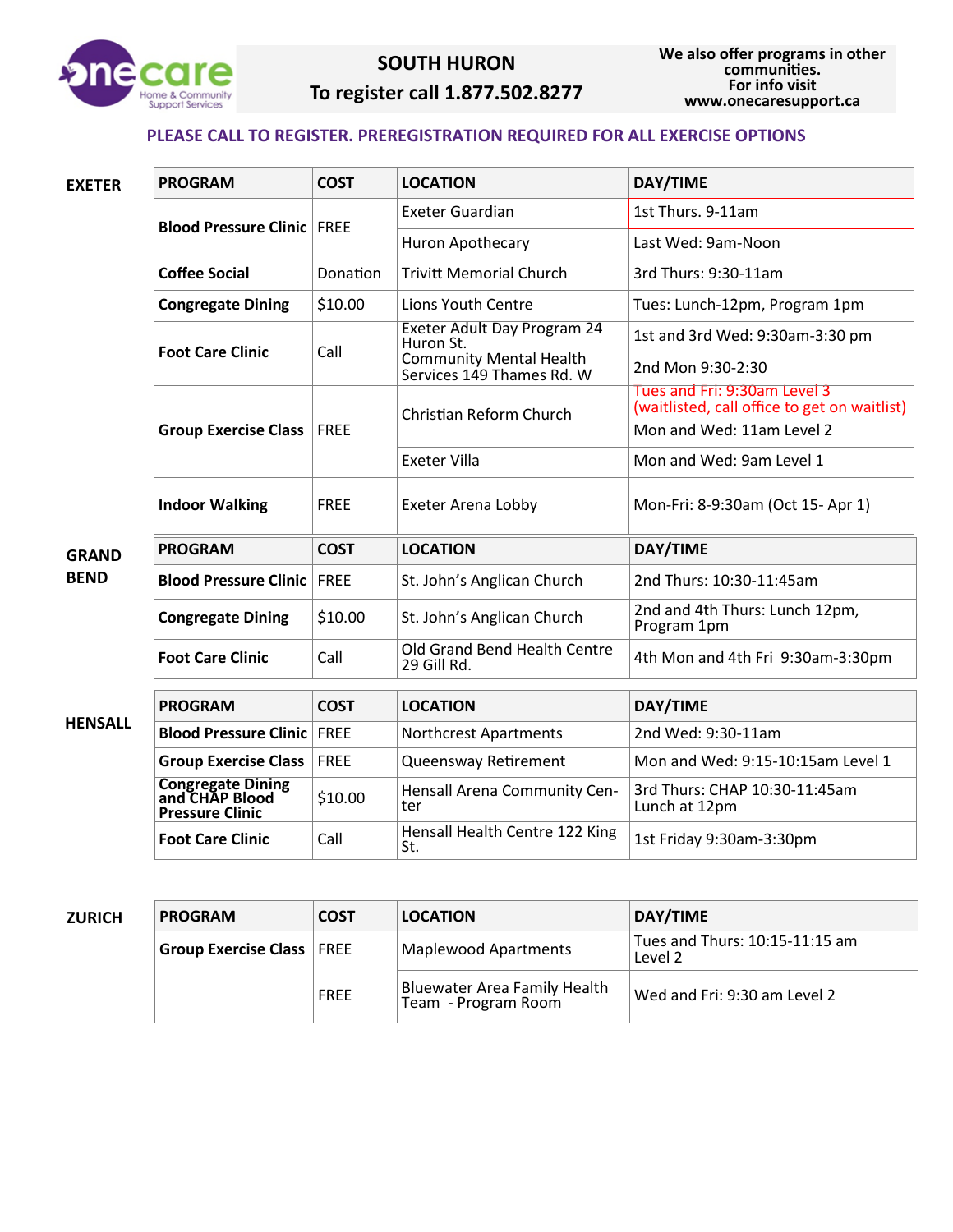

# **NORTH HURON To register call 1.877.502.8277**

#### **PLEASE CALL TO REGISTER. PREREGISTRATION REQUIRED FOR ALL EXERCISE OPTIONS**

| <b>BLYTH</b> | <b>PROGRAM</b>                                                              | <b>COST</b> | <b>LOCATION</b>                | DAY/TIME                                                                   |
|--------------|-----------------------------------------------------------------------------|-------------|--------------------------------|----------------------------------------------------------------------------|
|              | <b>Group Exercise Class</b>                                                 | <b>FREE</b> | Christian Reform Church        | Mon and Fri: 9:30 am                                                       |
|              | <b>Congregate Dining and</b><br><b>CHAP Blood Pressure</b><br><b>Clinic</b> | \$10.00     | <b>Trinity Anglican Church</b> | 1st Fri: Blood Pressure Clinic 10:30-<br>11:45am, Lunch -12pm, Program 1pm |

| <b>BRUSSELS</b> | <b>PROGRAM</b>                                                              | <b>COST</b> | <b>LOCATION</b>                       | DAY/TIME                                                                                                     |
|-----------------|-----------------------------------------------------------------------------|-------------|---------------------------------------|--------------------------------------------------------------------------------------------------------------|
|                 | <b>Congregate Dining and</b><br><b>CHAP Blood Pressure</b><br><b>Clinic</b> | \$10.00     | United Church                         | 2nd & 4th Thurs: Lunch -12pm, Program<br>1pm<br><b>CHAP Blood Pressure Clinic 4th Thurs:</b><br>10am-11:45am |
|                 | <b>Foot Care Clinic</b>                                                     | Call        | Brussels Library 402<br>Turnberry St. | 4th Thurs: 9:30 am-3:30 pm                                                                                   |

| <b>FORDWICH PROGRAM</b> |                          | <b>COST</b> | <b>LOCATION</b>                  | DAY/TIME                            |
|-------------------------|--------------------------|-------------|----------------------------------|-------------------------------------|
|                         | <b>Congregate Dining</b> | 510.00      | Fordwich Village Nursing<br>Home | 3rd Thurs: Lunch -12 pm Program 1pm |

| LUCKNOW/          | <b>PROGRAM</b>           | <b>COST</b> | <b>LOCATION</b>                         | DAY/TIME                         |
|-------------------|--------------------------|-------------|-----------------------------------------|----------------------------------|
| <b>ST HELEN'S</b> | <b>Congregate Dining</b> | \$10.00     | St. Helen's Community<br>Hall           | Last Wed: Lunch 12pm Program 1pm |
|                   | <b>Foot Care Clinic</b>  | Call        | Royal Canadian Legion<br>477 Inglis St. | 3rd Mon 9:30am-3:30pm            |

| <b>TEESWATER PROGRAM</b> |                   | <b>COST</b> | <b>LOCATION</b> | DAY/TIME                                                                                                                                                                                                                                                                |
|--------------------------|-------------------|-------------|-----------------|-------------------------------------------------------------------------------------------------------------------------------------------------------------------------------------------------------------------------------------------------------------------------|
| <b>(GREY COUNTY)</b>     | Congregate Dining | \$10.00     |                 | Teeswater United Church $\begin{vmatrix} 2 \text{nd} & \text{and} & 4 \text{th} \\ \text{gram 1}\text{pm} & \text{B} \end{vmatrix}$ Teeswater United Church $\begin{vmatrix} 2 \text{nd} & \text{and} & 4 \text{th} \\ \text{gram 1}\text{pm} & \text{B} \end{vmatrix}$ |

| WINGHAM | <b>PROGRAM</b>               | <b>COST</b> | <b>LOCATION</b>                                                 | DAY/TIME                                                          |
|---------|------------------------------|-------------|-----------------------------------------------------------------|-------------------------------------------------------------------|
|         | <b>Blood Pressure Clinic</b> | <b>FREE</b> | Royal Oak Remedy's Rx<br>$131$ John St. E.                      | 4th Mon: 9:00 am-Noon                                             |
|         | <b>Congregate Dining</b>     | \$10.00     | 183 Victoria St. W,<br>Wingham<br>Wingham Legion                | Every Tues: Dinner-12pm Program 1pm                               |
|         | <b>Foot Care Clinic</b>      | Call        | Wingham Adult Day<br>Centre<br>Familiy Health Team 2nd<br>Floor | 3rd Wed: 9:00am-4:00pm<br>1st and 4th Wed: 9:00am-4:00pm          |
|         | <b>Group Exercise Class</b>  | <b>FREE</b> | North Huron Wescast<br>Centre                                   | Tues and Thurs: 9-10am Level 3<br>Tues and Thurs: 10-11am Level 1 |
|         |                              |             | <b>Turnberry Estates</b><br>Clubhouse                           | Mon and Fri: 10am Level 2                                         |